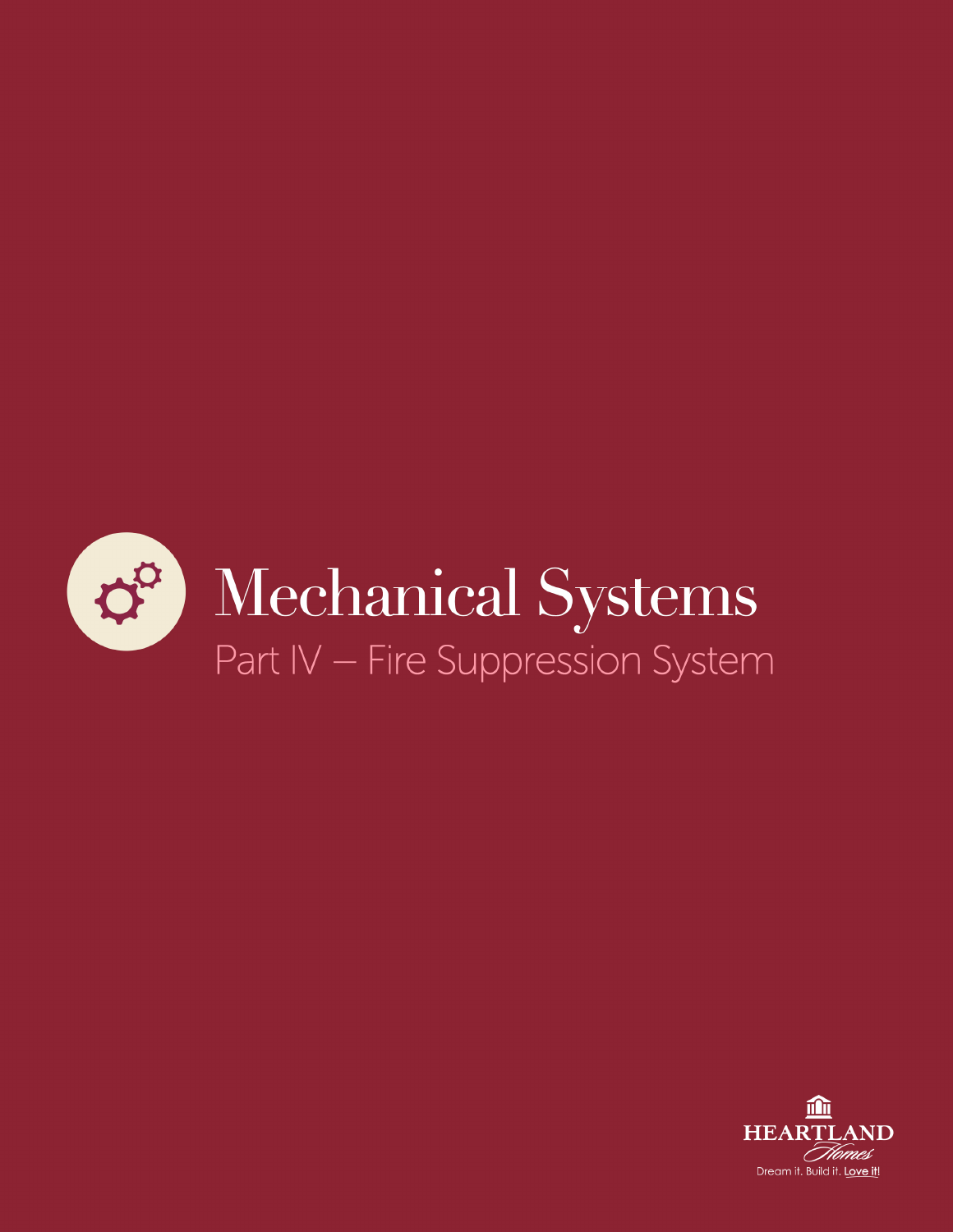

# Fire Suppression Systems

### Smoke Detectors

- Smoke detectors detect the presence of particles in the air. Smoke detectors can be triggered by steam, dust, smoke, or other airborne particles. A smoke detector is located in each bedroom on each floor of your home.
- The smoke detectors in your home are powered by the electrical system and include a battery back-up. It is recommended that you replace the batteries semiannually.
- You should vacuum the grill area of your smoke detector on a regular basis to prevent particle build-up.
- Should you need any warranty information go to [www.firstalert.com,](http://www.firstalert.com/) [www.brkelectronics.com,](http://www.brkelectronics.com/) or [www.kidde.com](http://www.kidde.com/)

#### Sprinkler Heads\*

- DO NOT paint sprinkler heads or covers. When painting, protect sprinklers with a bag & remove immediately after painting is finished.
- DO NOT hit, cover (except when painting), obstruct, or hang any object from sprinkler heads.
- DO NOT expose any sprinkler head to heat in an attempt to test it.
- DO NOT add any device that may restrict flow or decrease the pressure to this system.
- Prior to any alteration of the sprinkler system, changes, additions, or removal of partitions or walls, consult a licensed sprinkler contractor.

## Sprinkler Piping\*

- DO NOT sit, stand, hang, lean, or rest anything on sprinkler system piping, fittings, or sprinkler heads.
- DO NOT ground electrical wiring to the sprinkler system pipe or fittings.
- DO NOT allow ambient temperatures below 40°F where fire sprinkler system is located. (Unless an approved compatible antifreeze or insulation method is installed.)
- DO NOT expose CPVC pipe or fittings to incompatible substances, such as cutting oils, nonwater based paints, packing oils, traditional pipe thread paste and dope, fungicides, termiticides, insecticides, detergents, building caulks, adhesive tape, solder flux, flexible wire/cable (with special consideration for communications cabling), non-approved spray foam insulation materials, or glycol-based anti-freeze fluids.
- DO NOT expose CPVC pipe or fittings to open flame, solder, and soldering flux.